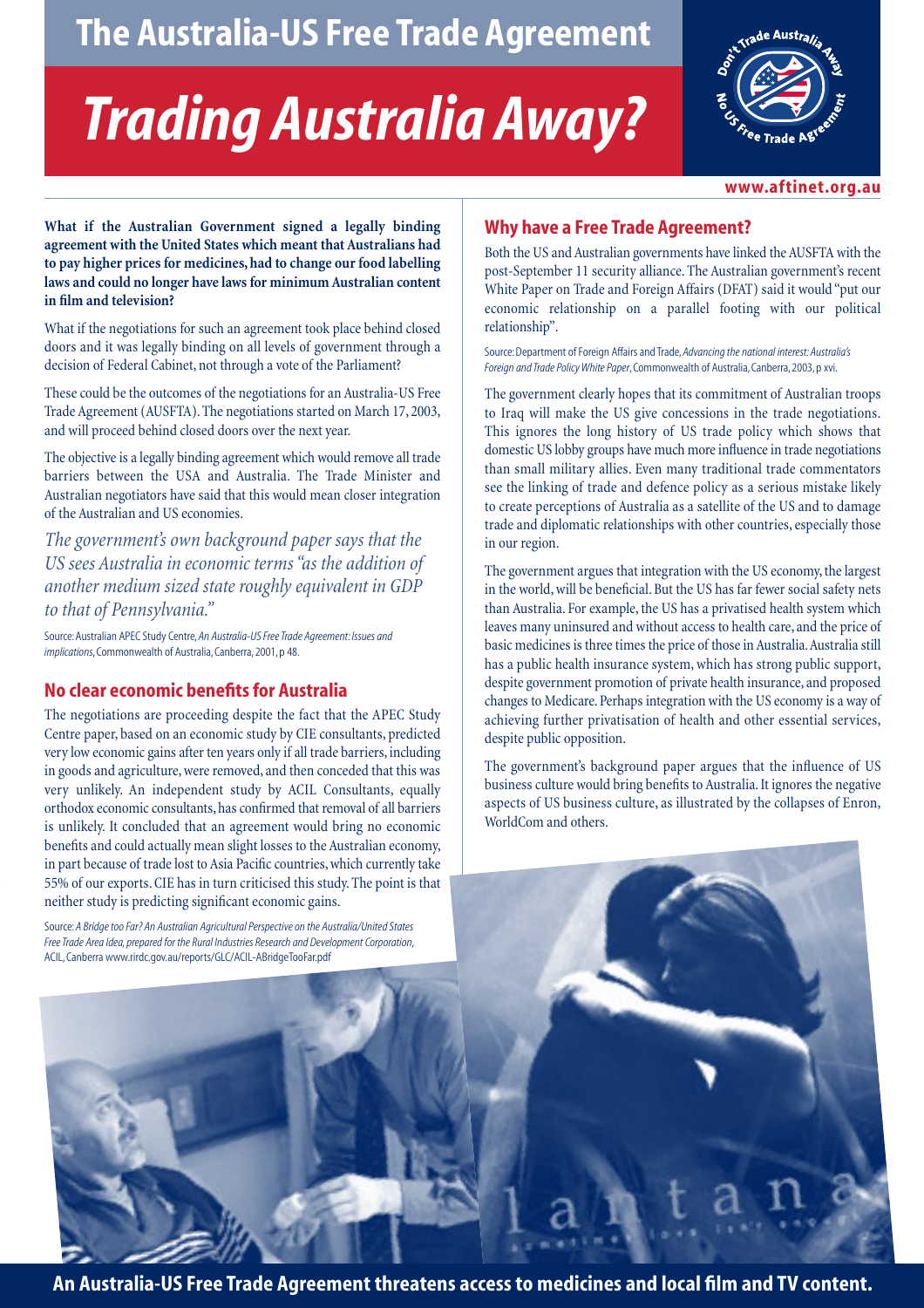#### **Australia's weak bargaining position**

*The Australian economy is only 4% of the size of the US economy. This puts Australia in a very weak bargaining position.*

The government hopes to gain access to US agricultural markets. But US farmers are an entrenched and powerful lobby group, and the US Congress has recently passed legislation which increased subsidies paid to individual farmers. These subsidies are paid across the board and cannot be changed by bilateral negotiations. Bilateral negotiations can only deal with tariffs (taxes on imports) and quotas (limits on quantities), which can be lowered for the products of individual countries. However, as both of the economic studies point out, even reduction of tariffs and quotas in key areas like sugar and dairy products will be extremely difficult given the power of US farm lobbies.

Moreover, Australia has few remaining tariffs in goods and agriculture, and these are in strategic industries like the clothing and car industries (See *Impacts on manufacturing employment* below).

#### **Impacts on manufacturing employment**

Australia's main remaining tariffs (taxes on imports) are in the textile, clothing and footwear industry, (15-25%) and in the car industry (5-15%). Successive governments have reduced tariffs but have made the judgement that these are strategic industries which provide key skills and employment in our economy. Complete removal of these tariffs could threaten thousands of jobs.

The Australian Productivity Commission reports that 78,000 people work in the textile, clothing and footwear industry. Most of these workers are women of non-English speaking background. The car industry employs almost 54,000 people, mostly men over 35, of whom 26% are of non-English speaking background. Both industries provides significant employment in regional areas where there is little alternative, including Northern Adelaide, Mt Gambier, Bordertown, Geelong,Albury, Ballarat, Burnie, Devonport, Launceston,Wollongong, Taree, Ipswich and Toowomba.

*Abolition of tariffs would have a devastating impact on these vulnerable workers and these regional communities.*

Source: Productivity Commission reports on the Auto Industry, 2002 and the Textile Clothing and Footwear Industry, 2003, www.pc.gov.au

#### **Social policies as Trade Targets**

The main negotiating targets for the US are Australian laws and regulations, which we see as important social policies, but US trade negotiators and corporations see as barriers to trade. These are listed by the US Trade Representative Bob Zoellick in his report to the US Senate in November 2002 and by US companies which gave evidence to the US Trade Representative in January 2003. The danger is that these will be traded off for limited gains in agricultural markets. The Trade Minister and the Australian negotiators have confirmed that the social policies listed below are on the negotiating table.

Sources:

Zoellick, R, (2002) Letter to the US Senate dated 13 November 2002, www.ustr.gov/releases/2002/11/2002-11-13-australia-byrd.pdf

Vaile, M, (2003) Australia-US Free Trade Agreement: Australian Objectives, 3/3/03, www.trademinister.gov.au/releases/2003/mv1013\_03.html and interview on ABC TV Business Breakfast Programme, 18th March 2003 www.abc.net.au/businessbreakfast/content/2003/s809167.htm

#### **The Australian Pharmaceutical Benefits Scheme (PBS)**

The Australian government uses its purchasing power to exercise price control for commonly prescribed medicines. This makes medicines affordable to most Australians, especially those on low incomes. The price of prescription medicines in the US is more than three times the price of medicines in Australia. Higher prices for medicines would make them unaffordable for many in Australia. This is a social equity and health policy that should not be negotiated in a trade agreement.

The US pharmaceutical companies want higher Australian prices for their products. The Pharmaceutical Research and Manufacturers of America gave evidence to hearings of the Office of the US Trade Representative about the Australia-US Free Trade Agreement on January 16, 2003. Their representative quoted US trade legislation which seeks the elimination of "government measures such as price controls and reference pricing which deny full market access for United States products".

In answer to media questions following the initial negotiations on March 21, the US chief negotiator confirmed that the PBS was on the table and said

"At this point, we are very much in a fact-finding mode and we have to do it from both sides, from the Australian side and from the PHARMA [US pharmaceutical industry] side. I will take the information we got here and go back to PHARMA and we will see where we go".

Sources:

Pharmaceutical Research and Manufacturers of America,Transcript of evidence to the Trade Policy Staff Committee of the Office of the US Trade Representative, January 16, 2003, p3

Transcript of media conference on the AUSFTA March 21, www.dfat.gov.au/media/transcripts/2003/030321\_fta\_brief.html



**An Australia-US Free Trade Agreement threatens public health,**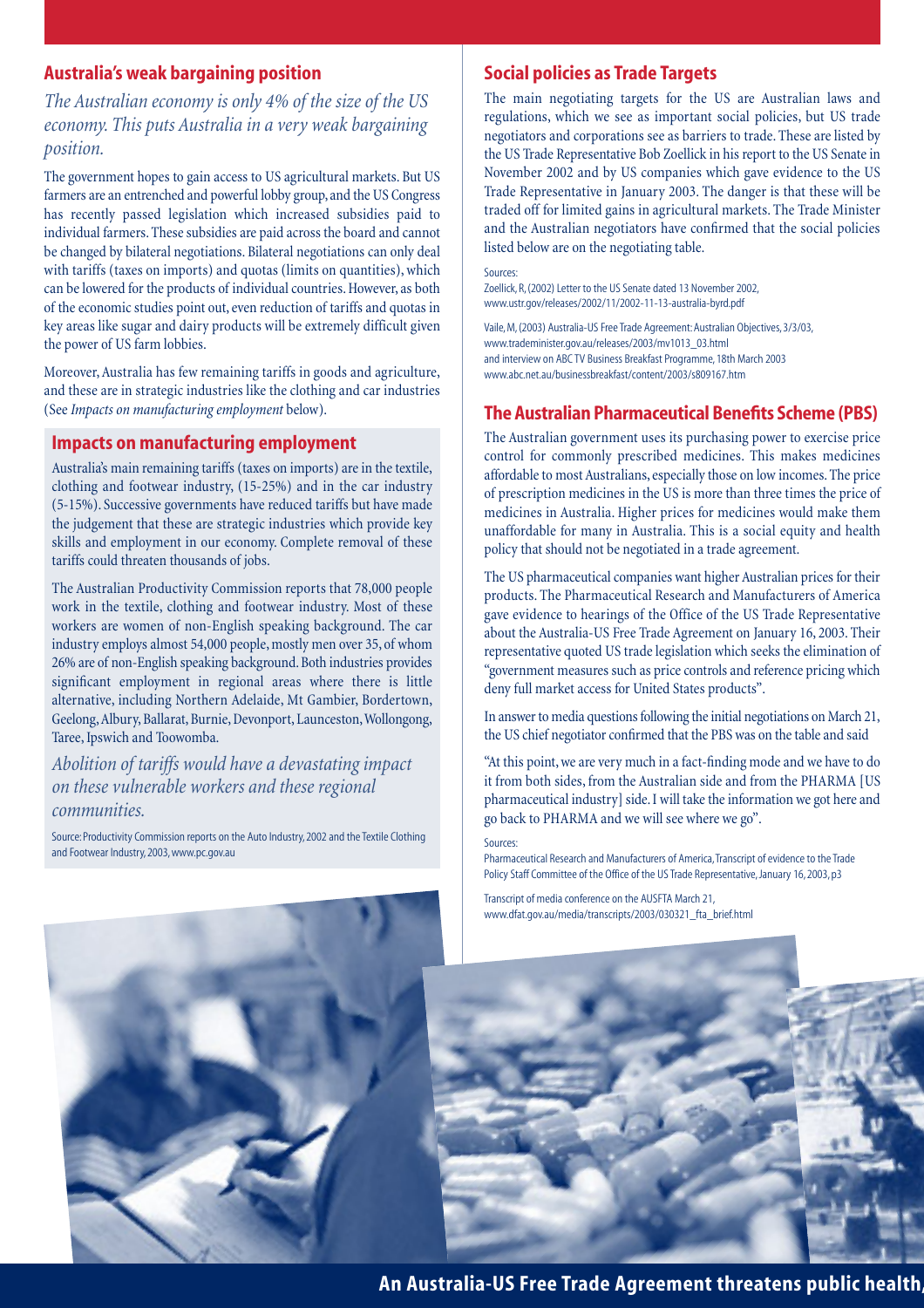#### **Removing all controls on foreign investment and giving corporations the right to sue governments**

The US wants to abolish all regulation of foreign investment, including the power of the Foreign Investment Review Board to review foreign investment in the national interest, and to remove any limit on foreign investment in media, telecommunications and airlines.

The US also wants to give corporations the right to challenge laws and to sue governments for damages if such laws harm their investments. If this sounds familiar it is because it is the same agenda as the North American Free Trade Agreement and the infamous Multilateral Agreement on Investment (MAI), which was defeated by community campaigning in 1998. Corporations have been given these rights in the recently completed Singapore Australia Free Trade Agreement. Australian negotiators have stated in evidence to the Joint Standing Committee on Treaties that this is the model for the AUSFTA (See *Corporations sue governments under NAFTA rules* box at right).

Joint Standing Committee on Treaties Transcript, 24 March 2003, www.aph.gov.au/house/committee/jsct/march2003/tor.htm

#### **Privatisation and challenges to regulation of essential public services**

*The US wants to remove all restrictions on trade and investment in services, including essential services like health, education, and water.*

This would allow corporations to challenge government provision and regulation of services, and lead to privatisation. This is the same agenda as the multilateral Trade in Services (GATS) negotiations currently proceeding in the World Trade Organisation, but it is in a worse form. The GATS is a "positive list" agreement. This means it is limited by the fact that it covers only those services which each government agrees to list in the agreement. The model for the AUSFTA, which has been used in the Australia Singapore Free Trade Agreement, is to use a "negative list" for both services and investment. This means all services, all regulation of services and all regulation which could affect foreign investment, will be automatically included in the agreement unless they are specifically excluded. Shades of the MAI again.

The irony of this agenda for services is that community campaigning against the GATS agenda forced the government as recently as April 1 2003 to announce that it would not make additions to its GATS list, in the first round of negotiations, in health, education, water and postal services. But all these services will be on the agenda again in the bilateral AUSFTA negotiations. Given the size of the US services industry, we could yet face privatisation of these essential services and challenges to their regulation by US transnational corporations.

#### **Corporations sue governments under NAFTA rules**

*Under the North American Free Trade Agreement (NAFTA), US corporations have aggressively sued the Mexican and Canadian governments to challenge their laws and seek compensation for laws that affect their interests.*

- The US company United Parcel Service (UPS), the world's largest express carrier and package delivery company is suing the publicly owned Canada Post. UPS argued that Canada Post's monopoly on standard letter delivery was in violation of provisions on competition policy, monopolies and state-run enterprises. UPS is arguing, among other things, that Canada Post uses its public infrastructure to crosssubsidise its parcel and courier services. The public postal service enables all Canadians access to affordable postal services wherever they live. Australia Post provides a similar service and could be challenged under a free trade agreement.
- The US Metalclad Corporation was awarded US\$15.6 million, because it was refused permission by a Mexican local municipality to build a hazardous waste facility on land already so contaminated by toxic wastes that local groundwater was compromised.
- Ethyl Corporation, a US chemical company which produces a fuel additive called MMT containing manganese, hazardous to human health, successfully sued the Canadian government when it tried to ban MMT. In April 1997 the Canadian Parliament imposed a ban on the import of MMT, on grounds of public health as well as to reduce air pollution and greenhouse gas emissions. Ethyl Corporation successfully sued the Canadian Government, which was forced to settle the suit by reversing its ban on MMT and paying \$13 million in legal fees and damages to Ethyl Corporation.
- The U.S.-based Sun Belt Water Inc. is suing Canada for US\$ 10.5 billion because the Canadian province of British Columbia interfered with its plans to export water to California. Even though Sun Belt has never actually exported water from Canada, it claims that the ban reduced its future profits. This case reinforces the concerns of many Canadians that NAFTA rules treat an essential service like water as a traded commodity.

#### Sources:

Shrybman, S. (2002) *Thirst For Control*, Council of Canadians,Toronto, www.canadians.org

Public Citizen (2001) NAFTA Chapter 11 *Investor-to-State Cases: Bankrupting Democracy: Lessons for Fast Track and the Free Trade Area of the Americas*, Public Citizen,Washington, www.citzen.org



**, education and water services along with manufacturing jobs.**